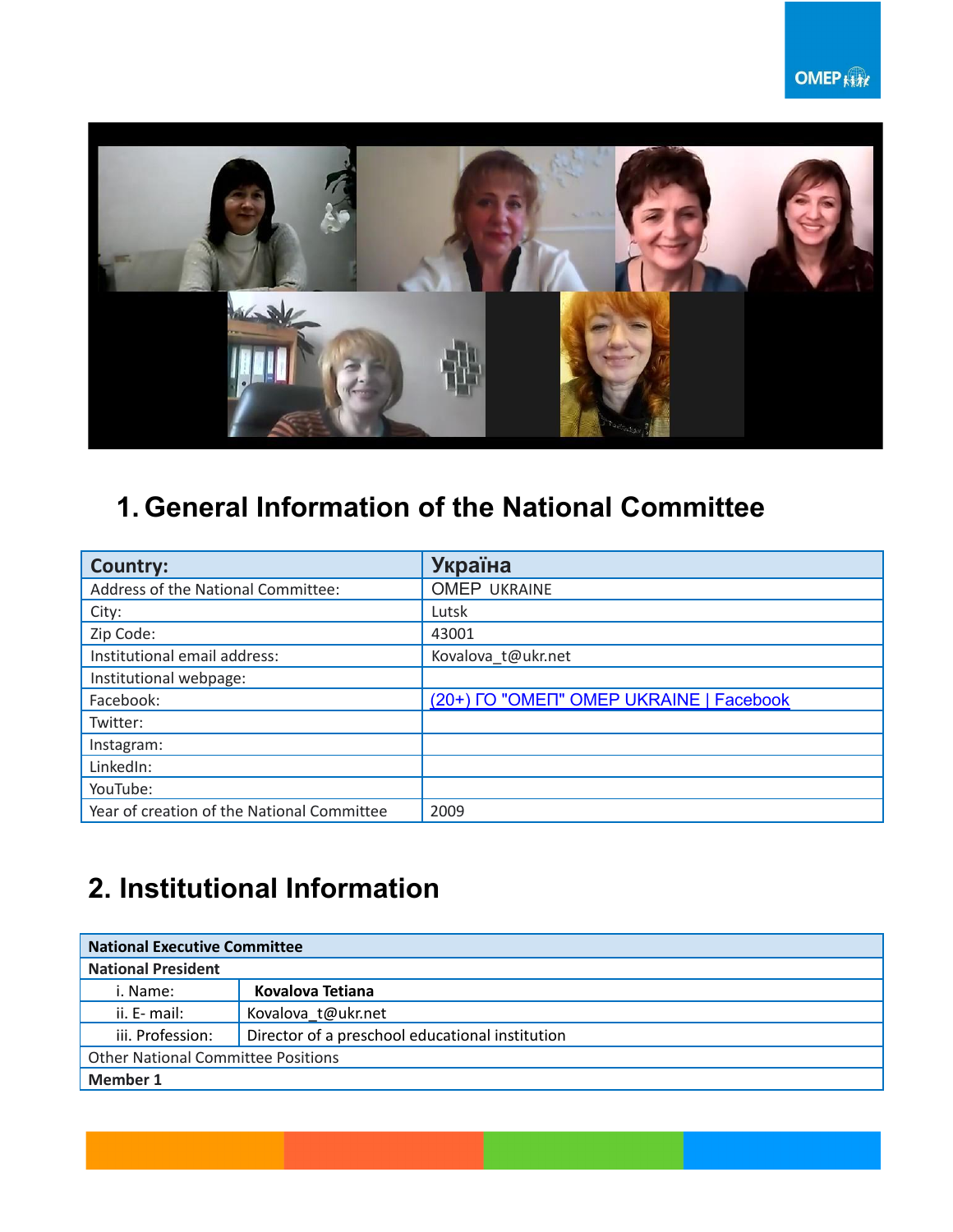#### **OMEP RM**

| i. Name:        | Filippova Inessa                                                                                                    |  |  |
|-----------------|---------------------------------------------------------------------------------------------------------------------|--|--|
| ii. Role:       | secretary                                                                                                           |  |  |
| iii. E- mail:   | filipinessl@gmail.com                                                                                               |  |  |
| iv. Profession: | Psychologist of a private medical center                                                                            |  |  |
| <b>Member 2</b> |                                                                                                                     |  |  |
| i. Name:        | Gdura Valentuna                                                                                                     |  |  |
| ii. Role:       | coordinator of work with preschool education institutions                                                           |  |  |
| iii. E- mail:   | gduravs@gmail.com                                                                                                   |  |  |
| iv. Profession: | coordinator of work with preschool education institutions                                                           |  |  |
| <b>Member 3</b> |                                                                                                                     |  |  |
| i. Name:        | Kulchytska Anna                                                                                                     |  |  |
| ii. Role:       | coordinator of work with higher education institutions                                                              |  |  |
| iii. E- mail:   | Anna379@ukr.net                                                                                                     |  |  |
| iv. Profession: | candidate of Psychological Sciences, Associate Professor of Pedagogical and Age<br>Psychology, University, lecturer |  |  |
| <b>Member 4</b> |                                                                                                                     |  |  |
| i. Name:        | Koval Halyna                                                                                                        |  |  |
| ii. Role:       | coordinator of the Center for European Integration                                                                  |  |  |
| iii. E- mail:   | sadok0724@ukr.net                                                                                                   |  |  |
| iv. Profession: | Director of a preschool educational institution                                                                     |  |  |
| <b>Member 5</b> |                                                                                                                     |  |  |
| i. Name:        | Matviichuk Olha                                                                                                     |  |  |
| ii. Role:       | coordinator of psychological services                                                                               |  |  |
| iii. E- mail:   | cppsr@ukr.net                                                                                                       |  |  |
| iv. Profession: | head of the educational and methodical office of the psychological service of the                                   |  |  |
|                 | Department of Education                                                                                             |  |  |
| <b>Member 6</b> |                                                                                                                     |  |  |
| i. Name:        | Ivanova Nataliya                                                                                                    |  |  |
| ii. Roe:        | coordinator of work with pedagogical educational institutions                                                       |  |  |
| iii. E- mail:   | iva.chumbas@gmail.com                                                                                               |  |  |
| iv. Profession: | Dr of Philosophy, Dean of the Faculty of Preschool Education of Higher Education, teacher                           |  |  |
| <b>Member 7</b> |                                                                                                                     |  |  |
| i. Name:        | <b>Kovalova Tetiana</b>                                                                                             |  |  |
| ii. Role:       | Chairman of the Board                                                                                               |  |  |
| iii. E- mail:   | Kovalova t@ukr.net                                                                                                  |  |  |
| iv. Profession: | Director of a preschool educational institution                                                                     |  |  |

## **3. Information on the members of the National Committee**

| 1. OMEP members by membership type | <b>Quantity</b> |
|------------------------------------|-----------------|
| a) Individuals members             |                 |
| i. Active members:                 | 30              |